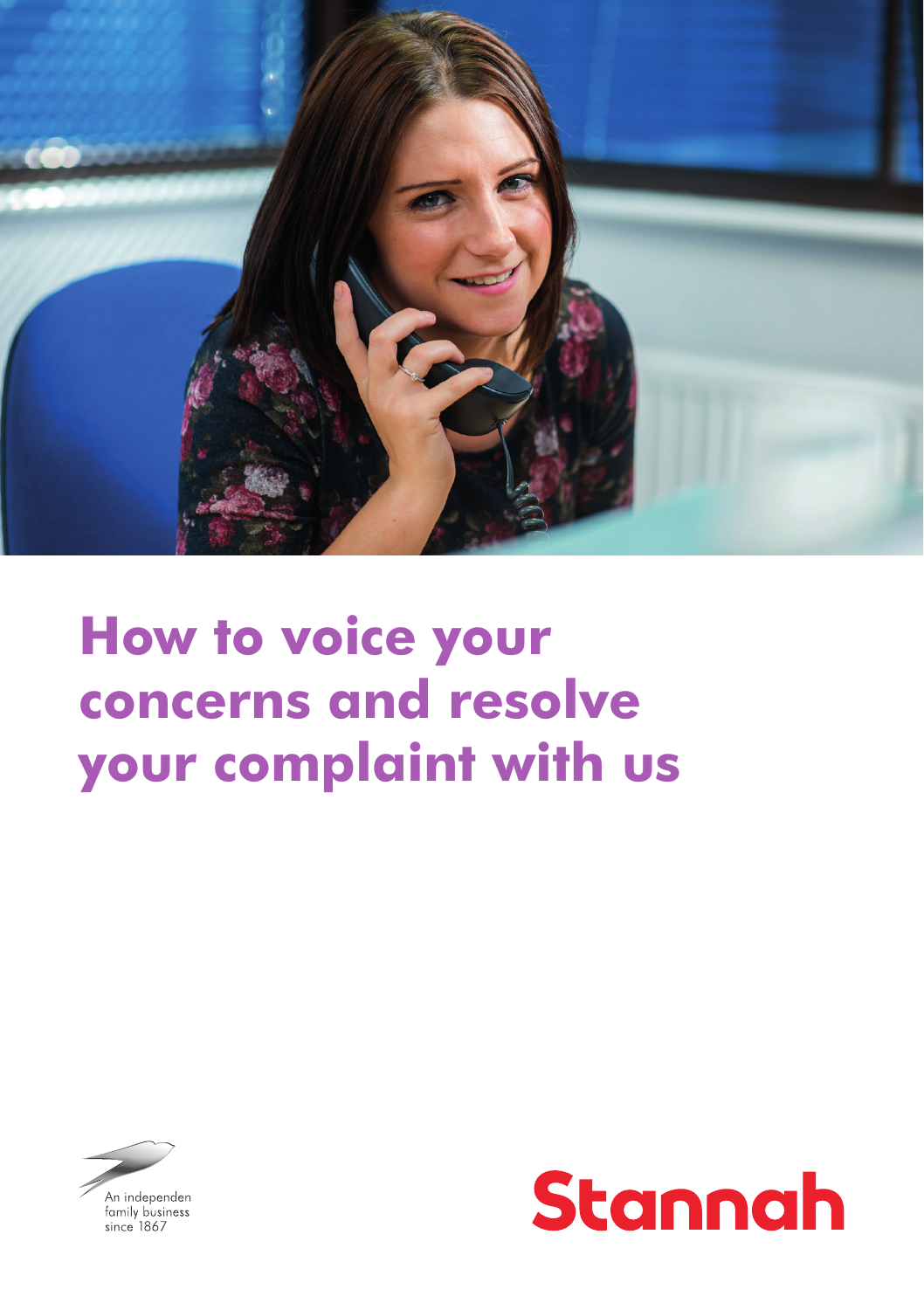## **We are committed to providing a high standard of service to you and all of our customers and we want you to be entirely satisfied with the service you receive from us.**

Informing us when you are unhappy with the service you've experienced gives us the opportunity to put matters right for you and to improve our service in the future for all our customers. We aim to acknowledge each step of a complaint within 1 working day of receiving it (or 5 working days if no email or telephone number is provided). We will investigate and aim to come back to you with a resolution within 7 working days at every stage.

While we strive to deliver 100% satisfaction, occasionally there can still be times where we unintentionally fall short. We will always try our hardest to resolve any situation where you are not completely satisfied.

# **Complaints procedure**

#### **Step 1**

Our experienced customer service staff are best placed to deal with any issue regarding your stairlift or lift and will work closely with you to resolve it. You can share your concerns with them by telephone, email or by letter.

Contact the relevant customer service staff to give them the first opportunity to deal with your complaint and put matters right.

#### **For stairlift & homelift installations (newly installed domestic products)**

Stannah Stairlifts and Homelifts, Customer Service Dept, Stannah Lift Services Ltd, Watt Close, East Portway, Andover, Hampshire, SP10 3SD Tel: 01264 364311 Email: customer.care@stannah.co.uk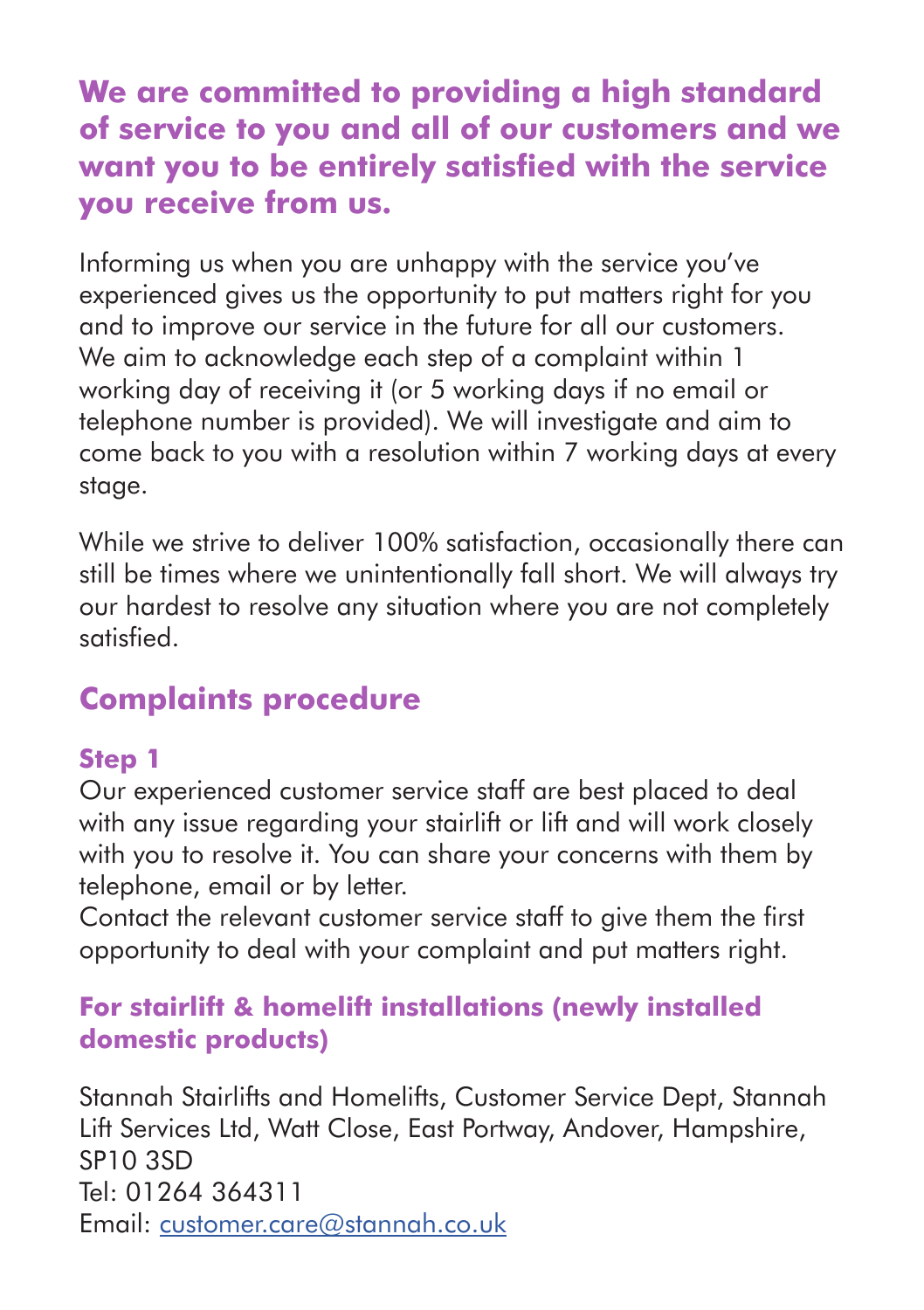### **For lift installations (commercial products)**

Passenger lifts and Platform lifts Stannah Lifts, Watt Close, East Portway, Andover, Hampshire SP10 3SD Tel: 01264 339090 Email: sales@stannah.co.uk

Service and Goods lifts Stannah Microlifts, Watt Close, East Portway, Andover, Hampshire SP10 3SD Tel: 01264 351922 Email: sales@stannah.co.uk

#### **For all maintenance, repair & servicing complaints (stairlifts and lifts)**

Please contact your local branch. You can find your local branch here:

www.stannahlifts.co.uk/contact-us/service-enquiries#find-aservice-branch

We hope that you will not need to progress beyond step one. However, we wish to give you every opportunity to present your case where you remain dissatisfied.

#### **Step 2**

In the unlikely event that your complaint has not been resolved by our customer service staff, please contact the relevant management team, marking it for the attention of:

Stairlift & homelift installations (newly installed domestic products): To the Customer Care Supervisor Lift installations (commercial products): To the General Manager (please state which division if known) Maintenance, repair & servicing (stairlifts & lifts): To the Branch Manager